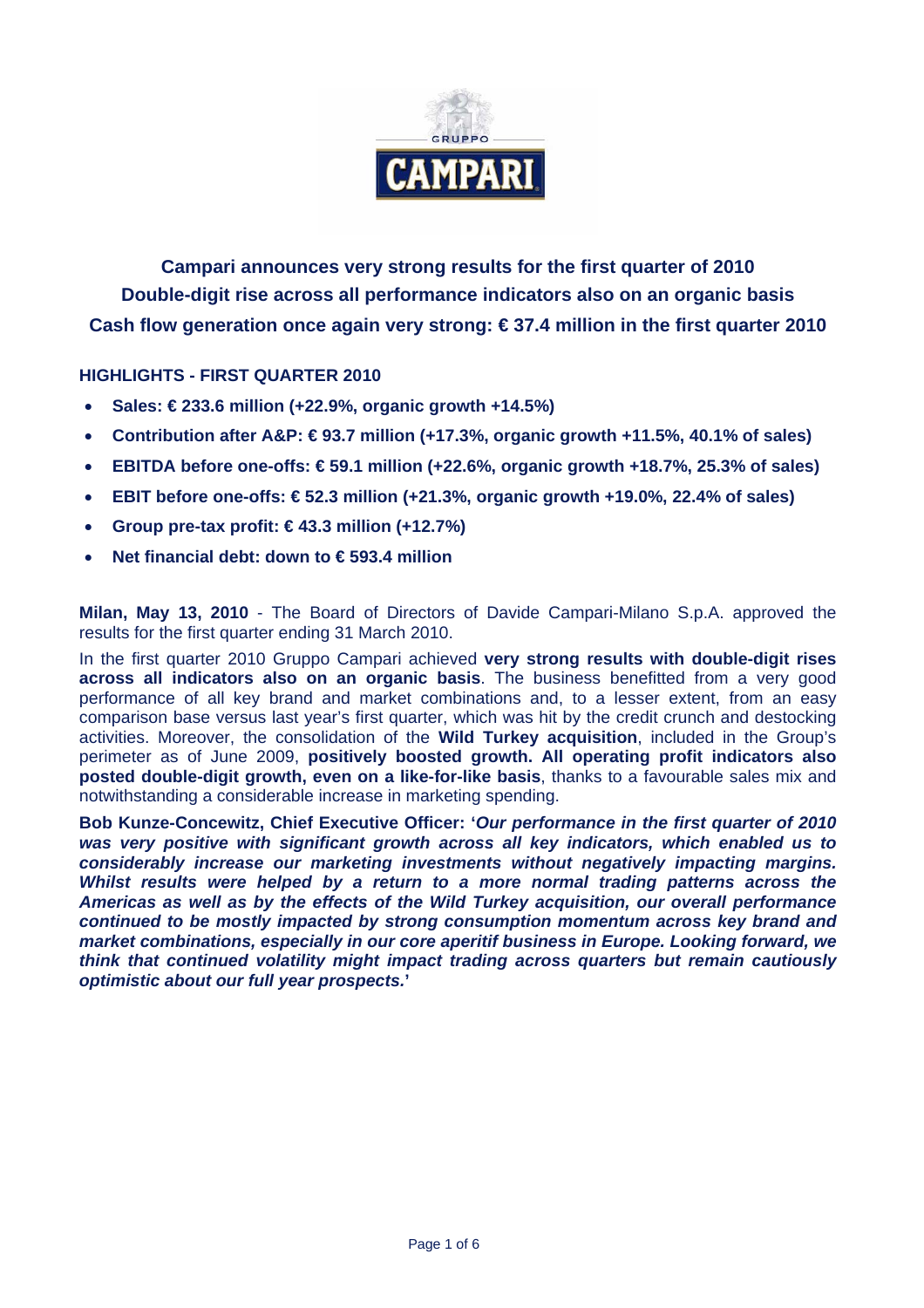### **CONSOLIDATED RESULTS FOR THE FIRST QUARTER 2010**

|                                       | 1 January -<br><b>31 March 2010</b><br>$(\epsilon$ millions) | 1 January -<br>31 March 2009<br>$(\epsilon$ millions) | <b>Change</b><br>at actual<br>exchange rates | <b>Change</b><br>at constant<br>exchange rates |
|---------------------------------------|--------------------------------------------------------------|-------------------------------------------------------|----------------------------------------------|------------------------------------------------|
| <b>Net sales</b>                      | 233.6                                                        | 190.1                                                 | $+22.9%$                                     | $+22.7%$                                       |
| Contribution after A&P <sup>(1)</sup> | 93.7                                                         | 79.9                                                  | $+17.3%$                                     | $+17.9%$                                       |
| <b>EBITDA before one-offs</b>         | 59.1                                                         | 48.2                                                  | $+22.6%$                                     | $+23.7%$                                       |
| <b>EBITDA</b>                         | 58.6                                                         | 47.7                                                  | $+22.9%$                                     | $+23.8%$                                       |
| <b>EBIT before one-offs</b>           | 52.3                                                         | 43.1                                                  | $+21.3%$                                     | $+22.6%$                                       |
| EBIT                                  | 51.8                                                         | 42.6                                                  | $+21.5%$                                     | $+22.7%$                                       |
| Group pre-tax profit                  | 43.3                                                         | 38.4                                                  | $+12.7%$                                     | $+12.8%$                                       |

(1) EBIT before SG&A.

In the first quarter of 2010, Group sales totalled **€ 233.6 million** (**+22.9%**, +**14.5% organic growth**, **+0.2% exchange rate effect** and **+8.2% perimeter effect,** the latter mainly due to the acquisition of Wild Turkey).

**Gross margin** increased to **€ 133.6 million**, +27.9%, mainly thanks to a **favourable sales mix** driven by **double-digit spirits growth**.

**Advertising and promotion (A&P)** was up by +62.3% to **€ 39.9 million**, or 17.1% of sales.

**Contribution after A&P** (gross margin after A&P) was up by +17.3% to **€ 93.7 million** (+11.5% organic growth), or 40.1% of sales.

**EBITDA before one-offs** was up by +22.6% to **€ 59.1 million** (**+18.7% organic growth**), or 25.3% of sales.

**EBIT before one-offs** rose by +21.3% to **€ 52.3 million** (**+19.0% organic growth**), or 22.4% of sales.

**EBITDA** reached **€ 58.6 million**, an increase of +22.9%.

**EBIT** reached **€ 51.8 million**, an increase of +21.5%.

Pre-tax profit reached  $\epsilon$ 43.3 million (+12.7%; +12.8% at constant exchange rates).

As of 31 March 2010, **net financial debt** stood at **€ 593.4 million** (€ 630.8 million as of 31 December 2009), thus **confirming the Group's strong capability to generate cash flow** (€ 37.4 million in the first quarter, notwithstanding a negative exchange rate impact on the net financial position of € 17.9 million).

### **CONSOLIDATED SALES IN THE FIRST QUARTER 2010**

Sales of **spirits** (76.2% of total sales, up from 70.5% in the first quarter 2009) grew +33.0%, the combined result of **organic growth of +22.2**%, a **positive exchange rate effect of +0.2%** and a **positive perimeter effect of +10.6%.**

**Campari** brand sales **increased by +18.2%** at constant exchange rates (+20.8% at actual exchange rates), thanks to a strong recovery particularly in Brazil. **SKYY** sales **grew by +17.9% at constant exchange rates** (+12.4% at actual exchange rates), driven by favourable comparison base versus last year's first quarter, a strong consumption trend of the Infusions business in the US and accelerating growth in key international markets. **Aperol confirmed its very strong momentum** (**+36.4% at constant exchange rates**) in Italy and in international markets (particularly Germany and Austria). **Campari Soda** was in line with the performance achieved in the first quarter 2009. The **Brazilian brands' sales experienced triple-digit sales growth**, thanks to the successful execution of the new commercial policy and a favourable comparison base versus the corresponding period last year. A positive performance was achieved by **GlenGrant** (**+50.7%** at constant exchange rates) and **Cynar** (**+3.5%** at constant exchange rates).

**Wines**, which accounted for 11.1% of total sales, registered an **increase of +7.4%**, due to the combination of a **positive organic performance of +2.6%,** a **positive perimeter effect of +4.6%** and a **positive exchange rate effect of +0.2%**. The segment's **positive results** were driven **by Cinzano sparkling wines** (**+17.5%** at constant exchange rates), thanks to a positive performance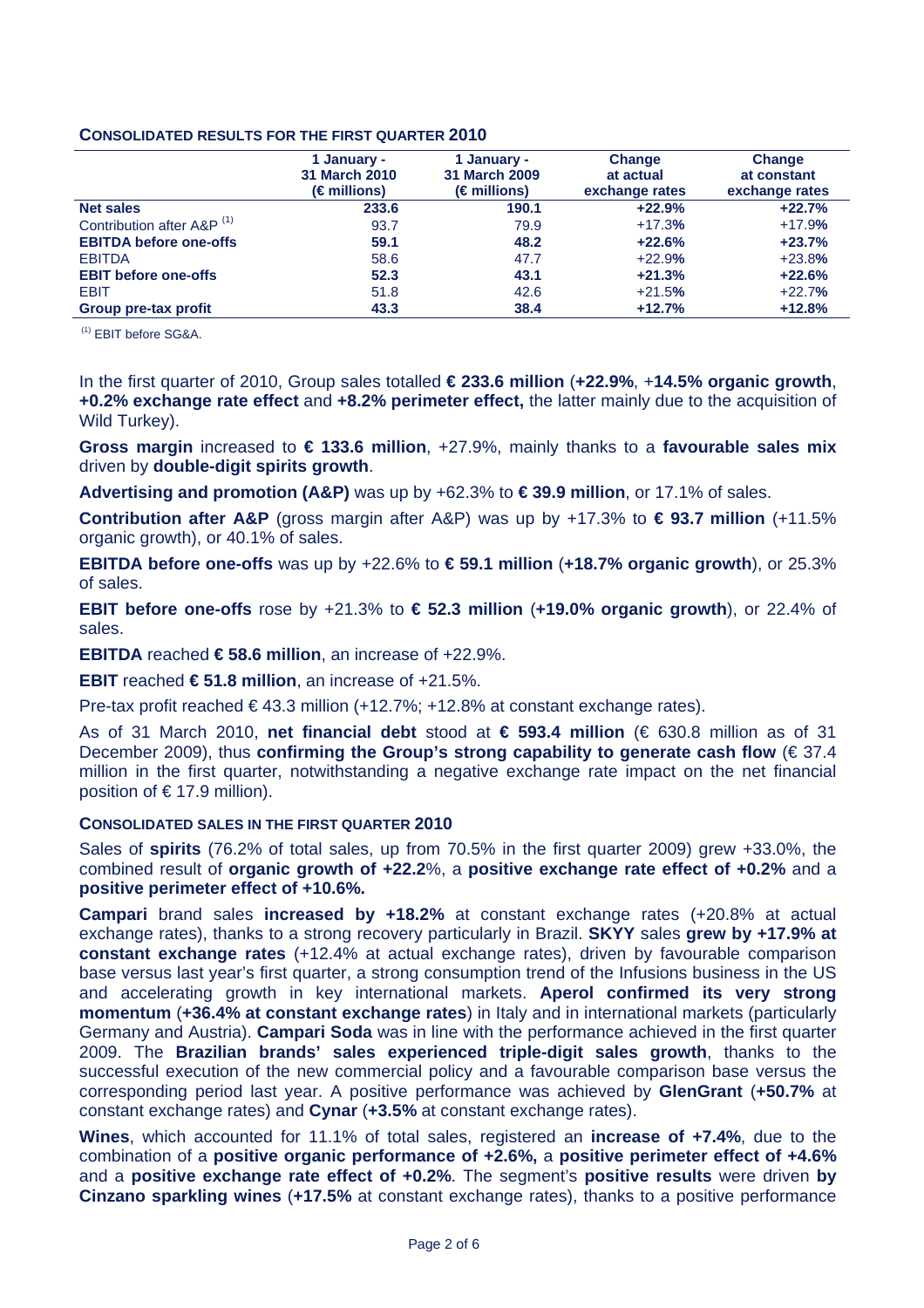in Germany and Italy, and **Cinzano vermouth** (+**3.2%** at constant exchange rates), mainly thanks to a recovery in the key Russian market. **Sella & Mosca** was in line with last year, while **Riccadonna** posted a temporary slow-down due to its transition to the newly established distribution platform in the key Australian market.

**Soft drinks** (11.9% of total sales) recorded **a negative variation of -6.1**%, attributable to the weak performance of the soda range and mineral waters and to **Crodino** (-4.8%) due to a different phasing of promotional activities in the off trade channel.

Looking at sales **by region** in the first quarter 2010, sales in the **Italian market** (44.6% of total Group sales, down from 53.0% in the first quarter 2009) recorded an **increase of +3.4%**, thanks to organic growth (+4.0%), partly offset by a negative perimeter effect of -0.6%.

Sales in **Europe**, excluding Italy, (18.8% of consolidated sales) **increased by +18.9%**, driven by a **positive organic performance of +15.7%**, thanks to positive trading both in Western and Eastern European markets, a positive perimeter effect of +2.9% and a positive exchange rate effect of +0.3%.

The **Americas** (30.9% of total sales) posted an **overall growth of +66.5%**, driven by a **positive organic variation of +42.3%**, a **positive exchange rate effect (+0.7%)** and a **positive perimeter effect (+23.5%)**, the latter due to the acquisition of Wild Turkey. In the Americas, the **US market** registered an **organic increase of +18.7%**, mainly driven by a favourable comparison against last year's first quarter, a **negative exchange rate effect of -7.0%** and **positive perimeter effect of +28,4%**. In **Brazil, organic sales growth** registered a **triple-digit increase,** thanks to a return to regular trading after the full acceptance of the new commercial policy and a favourable comparison base. Performance in Brazil was also positively affected by a perimeter effect of +1.3% and a significant exchange rate effect.

Sales in the **rest of the world** (including duty free sales), which accounted for 5.8% of total sales, **grew by +47.3%** overall, driven by a positive perimeter effect of +55.0%**,** and a negative exchange rate effect of -0.1% and a negative organic change of 7.6%

### **OTHER RESOLUTIONS**

**Assignment of stock options.** Pursuant to article 84-bis of Consob resolution no. 11971/99 (Regulations for Issuers), it should be noted that the Board of Directors has approved today the issuance of stock options for 2010 in accordance with the stock option plan approved by the Shareholders' meeting held on 30 April 2010. The information regarding the issuance of stock options is disclosed in the document 'Issuance of stock options for 2010 in accordance with the stock option plan approved by the Shareholders' meeting held on 30 April 2010' available on the website www.camparigroup.com under 'Investors' section.

*The Manager in charge of preparing Davide Campari-Milano S.p.A.'s financial reports, Paolo Marchesini, certifies pursuant to article 154 bis, paragraph 2 of the Legislative Decree 58/1998 (Consolidated Law on Financial intermediation) - that the accounting disclosures in this statement correspond to the accounting documents, ledgers and entries.* 

#### *CONFERENCE CALL*

Please note that at **1:00 pm (CET) today, Thursday, 13 May 2010**, Campari's management will hold a conference call to present the Group's first quarter results 2010 to analysts, investors and media. To participate, please dial one of the following numbers:

- **from Italy: 02 8058 811**
- **from abroad: +44 203 147 47 96**

The **presentation slides** can be downloaded before the conference call from the main investor relations page on Gruppo Campari's website, at

http://www.camparigroup.com/en/investors/home.jsp

A **recording of the conference call** will be available from Friday, 14 May until Thursday, 20 May 2010.

To listen to it, please call the following number: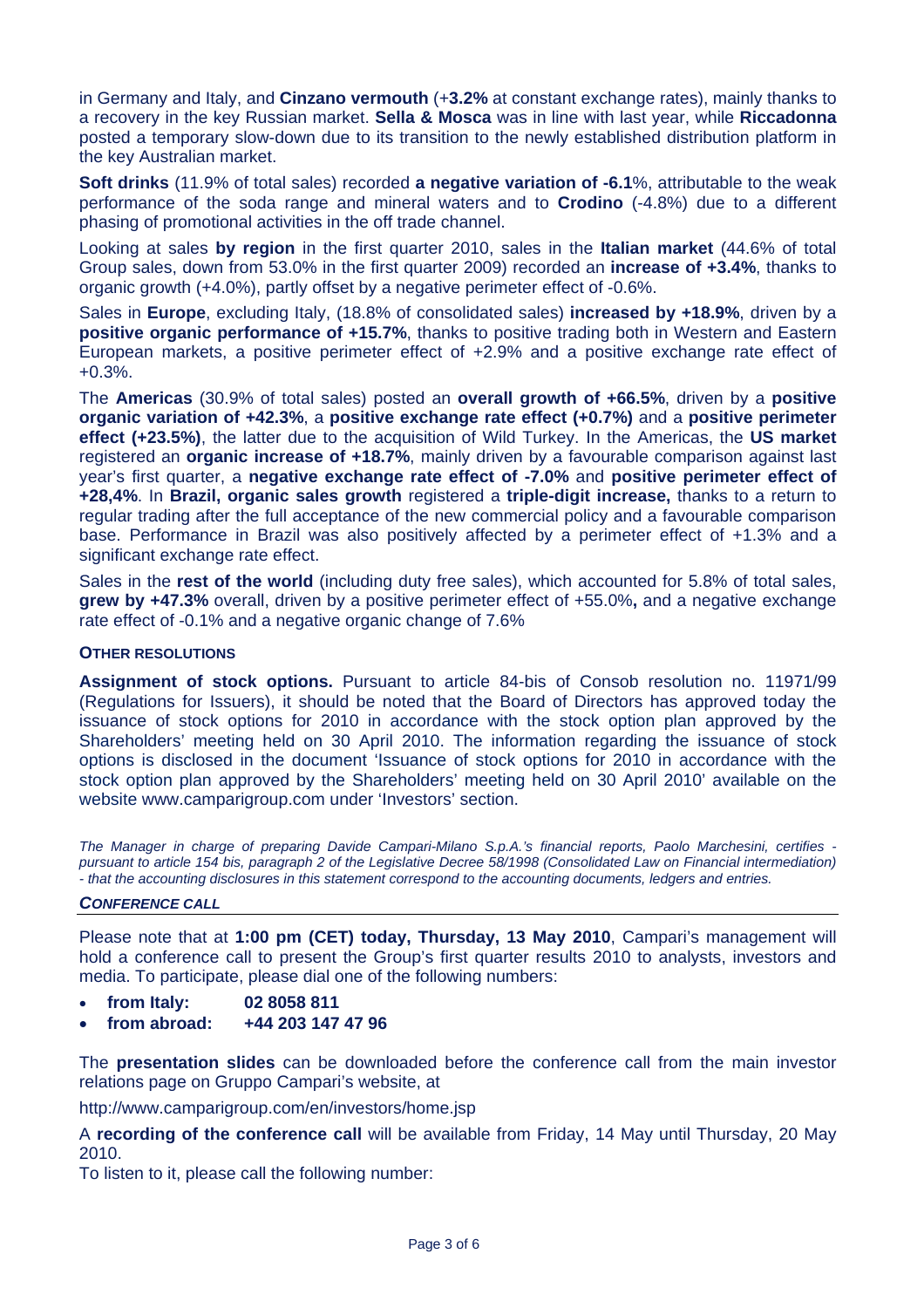- **from Italy: 02 72495**
- **from abroad: +44 207 0980 726**

(access code: **708#**).

#### **FOR FURTHER INFORMATION**

**Investor enquiries:** Media enquiries: Media enquiries: Media enquiries: Media enquiries: Media enquiries: Media enquiries: Media enquiries: Media enquiries: Media enquiries: Media enquiries: Media enquiries: Media enquiri **Chiara Garavini Chiara Bressani** 

**Alex Balestra CitySavvy**, Jana Sanchez Email: alex.balestra@campari.com Email: jana@citysavvy.com

Email: chiara.garavini@campari.com www.camparigroup.com

Tel.: +39 02 6225 330 Tel.: +39 02 6225 206

Tel.: +44 20 7395 1000

http://www.camparigroup.com/en/investors/home.jsp

http://www.camparigroup.com/en/press\_media/image\_gallery/group\_images.jsp

#### **ABOUT GRUPPO CAMPARI**

**Gruppo Campari** is a major player in the global beverage sector, trading in over 190 nations around the world with a leading position in the Italian and Brazilian markets and a strong presence in the USA and Continental Europe. The Group has an extensive portfolio that spans three business segments: spirits, wines and soft drinks. In the spirits segment its internationally renowned brands, such as Campari, SKYY Vodka and Wild Turkey stand out. It also has leading regional brands including Aperol, Cabo Wabo, Campari Soda, Cynar, GlenGrant, Ouzo 12, X-Rated, Zedda Piras and the local Brazilian brands Dreher, Old Eight and Drury's. Its wine segment boasts the global brand Cinzano, as well as important regional brands including Liebfraumilch, Mondoro, Odessa, Riccadonna, Sella & Mosca and Teruzzi & Puthod. The soft drinks segment comprises the non-alcoholic aperitif Crodino and Lemonsoda as well as its respective line extension dominating the Italian market. The Group employs over 2,000 people. The shares of the parent company, Davide Campari-Milano S.p.A. (Reuters CPRI.MI - Bloomberg CPR IM), are listed on the Italian Stock Exchange. www.camparigroup.com

**- tables to follow -**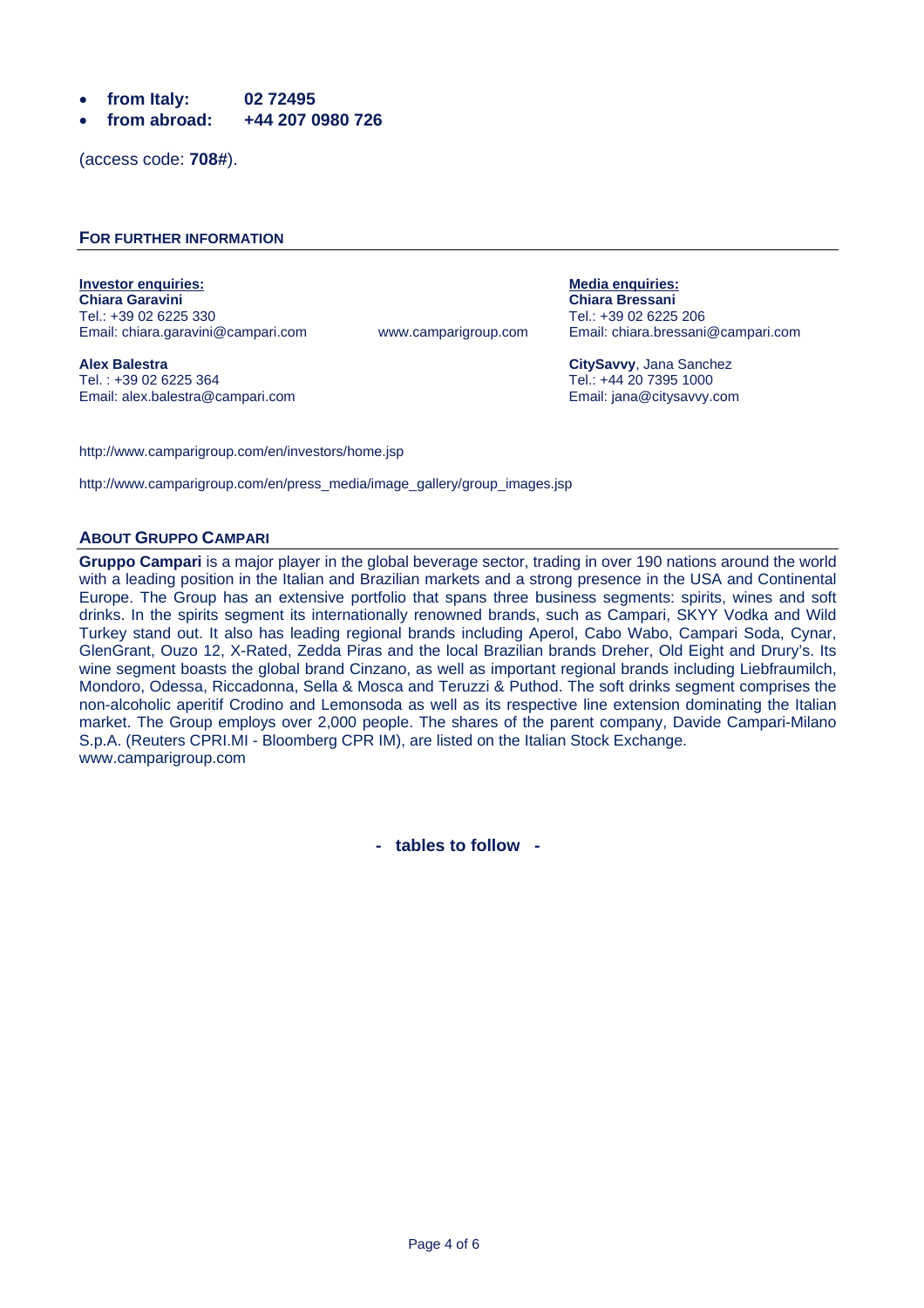# **GRUPPO CAMPARI**

# **Consolidated net revenues by geographic area**

|                   | 1 January - 31 March 2010 |        | 1 January - 31 March 2009 |        |            |
|-------------------|---------------------------|--------|---------------------------|--------|------------|
|                   | $\epsilon$ million        | %      | $\epsilon$ million        | $\%$   | $%$ change |
| Italy             | 104.2                     | 44.6%  | 100.7                     | 53.0%  | 3.4%       |
| Europe            | 43.9                      | 18.8%  | 36.9                      | 19.4%  | 18.9%      |
| Americas          | 72.1                      | 30.9%  | 43.3                      | 22.8%  | 66.5%      |
| Rest of the world |                           |        |                           |        |            |
| and duty free     | 13.5                      | 5.8%   | 9.1                       | 4.8%   | 47.3%      |
| <b>Total</b>      | 233.6                     | 100.0% | 190.1                     | 100.0% | 22.9%      |

| Breakdown of % change           | Total % change | <b>Organic</b><br>growth | <b>External</b><br>growth | <b>Exchange rate</b><br>effect |
|---------------------------------|----------------|--------------------------|---------------------------|--------------------------------|
| Italy                           | 3.4%           | 4.0%                     | $-0.6%$                   | $0.0\%$                        |
| Europe                          | 18.9%          | 15.7%                    | 2.9%                      | 0.3%                           |
| Americas                        | 66.5%          | 42.3%                    | 23.5%                     | 0.7%                           |
| Rest of the world and duty free | 47.3%          | $-7.6%$                  | 55.0%                     | $-0.1%$                        |
| <b>Total</b>                    | 22.9%          | 14.5%                    | 8.2%                      | 0.2%                           |

# **Consolidated net revenues by segment**

|                | 1 January - 31 March 2010 |        | 1 January - 31 March 2009 |        |          |
|----------------|---------------------------|--------|---------------------------|--------|----------|
|                | $\epsilon$ million        | $\%$   | $\epsilon$ million        | $\%$   | % change |
| <b>Spirits</b> | 178.1                     | 76.2%  | 133.9                     | 70.5%  | 33.0%    |
| Wines          | 25.8                      | 11.1%  | 24.0                      | 12.6%  | 7.4%     |
| Soft drinks    | 27.8                      | 11.9%  | 29.6                      | 15.6%  | $-6.1%$  |
| Other revenues | 1.9                       | 0.8%   | 2.5                       | 1.3%   | $-25.6%$ |
| <b>Total</b>   | 233.6                     | 100.0% | 190.1                     | 100.0% | 22.9%    |

|                       |                | <b>Organic</b> | <b>External</b> | <b>Exchange rate</b> |
|-----------------------|----------------|----------------|-----------------|----------------------|
| Breakdown of % change | Total % change | growth         | growth          | effect               |
| <b>Spirits</b>        | 33.0%          | 22.2%          | 10.6%           | 0.2%                 |
| Wines                 | 7.4%           | 2.6%           | 4.6%            | 0.2%                 |
| Soft drinks           | $-6.1%$        | $-6.1%$        | $0.0\%$         | 0.0%                 |
| Other revenues        | $-25.6%$       | $-40.3%$       | 13.5%           | 1.2%                 |
| Total                 | 22.9%          | 14.5%          | 8.2%            | 0.2%                 |